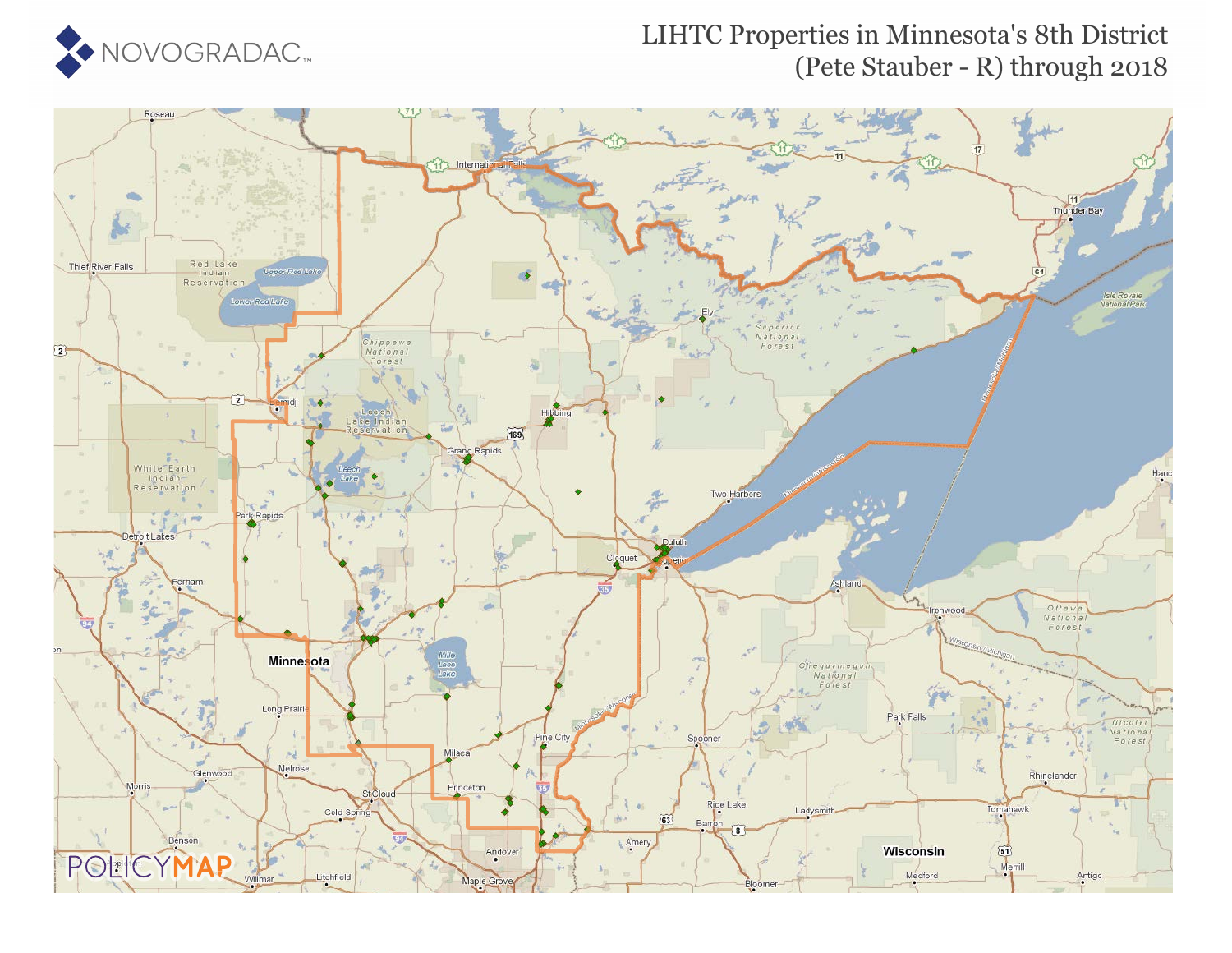| <b>Project Name</b>                                                                      | <b>Address</b>             | <b>City</b>                 | <b>State</b> | <b>Zip Code</b> | <b>Nonprofit</b><br><b>Sponsor</b> | <b>Allocation</b><br><b>Year</b> | <b>Annual</b><br><b>Allocated</b><br><b>Amount</b> | <b>Year Placed</b><br>in Service | <b>Construction Type</b> | <b>Total</b><br><b>Units</b> | Low<br><b>Income</b><br><b>Units</b> | <b>Rent or</b><br><b>Income</b><br><b>Ceiling</b> | <b>Credit</b><br>Percentage                    | Tax-<br><b>Exempt</b><br><b>Bond</b> | <b>HUD Multi-</b><br>Family<br><b>Financing/Rental</b><br><b>Assistance</b> |
|------------------------------------------------------------------------------------------|----------------------------|-----------------------------|--------------|-----------------|------------------------------------|----------------------------------|----------------------------------------------------|----------------------------------|--------------------------|------------------------------|--------------------------------------|---------------------------------------------------|------------------------------------------------|--------------------------------------|-----------------------------------------------------------------------------|
| MEMORIAL PARK APTS 605 N CENTRAL DULUTH<br>$\rm II$                                      | $\operatorname{AVE}$       |                             | MN           | 55807           |                                    | 1995                             | $\$0$                                              | 1997                             | Not Indicated            | 39                           | 39                                   | 60% AMGI                                          | Not<br>Indicated                               |                                      |                                                                             |
| OAKWOOD TERRACE                                                                          | 828 NE 11TH<br>AVE         | <b>GRAND RAPIDS</b>         | MN           | 55744           |                                    | 1996                             | $\$0$                                              | 1997                             | <b>New Construction</b>  | 24                           | 24                                   | 60% AMGI                                          | $70\,\%$ present $\,$ No $\,$<br>value         |                                      |                                                                             |
| PINE RIVER SQUARE<br><b>TOWNHOUSES</b>                                                   | <b>319 MURRAY</b><br>AVE   | PINE RIVER                  | MN           | 56474           |                                    | 1996                             | \$0                                                | 1997                             | <b>New Construction</b>  | 12                           | 9                                    | 60% AMGI                                          | $70\,\%$ present $\,$ No value                 |                                      |                                                                             |
| <b>VALLEY VIEW</b><br><b>TOWNHOMES</b>                                                   | 701 SW SIXTH<br><b>ST</b>  | <b>BRAINERD</b>             | MN           | 56401           |                                    | 1996                             | $\$0$                                              | 1997                             | <b>New Construction</b>  | 20                           | 20                                   | 60% AMGI                                          | $70\,\% \,present \over value$                 |                                      |                                                                             |
| BUCKINGHAM GREEN<br><b>APTS</b>                                                          | 26 W THIRD ST DULUTH       |                             | MN           | 55806           |                                    | 1996                             | $\$0$                                              | 1998                             | Not Indicated            | 16                           | 16                                   | 60% AMGI                                          | Not<br>Indicated                               |                                      |                                                                             |
| <b>CASS LAKE SQUARE</b><br><b>TOWNHOUSES</b>                                             | 1322 GRANT<br>UTLEY AVE NW | <b>CASS LAKE</b>            | MN           | 56633           |                                    | 1997                             | $\$0$                                              | 1998                             | <b>New Construction</b>  | 24                           | 21                                   | 60% AMGI                                          | $30$ % present $\,$ No $\,$<br>value           |                                      |                                                                             |
| <b>KESTREL PINES</b><br>TOWNHOMES (NORTH 38530 OAKVIEW NORTH BRANCH MN<br><b>BRANCH)</b> | <b>CIR</b>                 |                             |              | 55056           |                                    | 1997                             | \$0                                                | 1998                             | <b>New Construction</b>  | 30                           | 30                                   | 60% AMGI                                          | $70\,\%$ present $\,$ No value                 |                                      |                                                                             |
| <b>PARK RAPIDS</b><br><b>TOWNHOMES</b>                                                   | 704 EASTERN<br>AVE S       | <b>PARK RAPIDS</b>          | MN           | 56470           |                                    | 1996                             | \$0                                                | 1998                             | <b>New Construction</b>  | 20                           | 20                                   | 60% AMGI                                          | 70 % present $\,$ No $\,$<br>value             |                                      |                                                                             |
| <b>TAYLORS FALLS</b><br><b>AFFORDABLE</b><br><b>TOWNHOMES</b>                            |                            | 641 LINDEN CT TAYLORS FALLS | MN           | 55084           |                                    | 1996                             | \$0                                                | 1998                             | <b>New Construction</b>  | 12                           | 12                                   | 60% AMGI                                          | $70$ % present $_{\rm No}$ value               |                                      |                                                                             |
| <b>WEST BIRCH</b><br><b>TOWNHOMES</b>                                                    | 602 13TH AVE N PRINCETON   |                             | MN           | 55371           |                                    | 1997                             | $\$0$                                              | 1998                             | <b>New Construction</b>  | 24                           | 23                                   | 60% AMGI                                          | $70\,\%$ present $\,$ No value                 |                                      |                                                                             |
| WYOMING OAKWOOD 6252 E VIKING<br><b>TOWNHOMES I</b>                                      | <b>BLVD</b>                | <b>WYOMING</b>              | MN           | 55092           |                                    | 1996                             | $\$0$                                              | 1998                             | <b>New Construction</b>  | 24                           | 24                                   | 60% AMGI                                          | 70 % present No<br>value                       |                                      |                                                                             |
| <b>BRAHAM SQUARE</b><br><b>TOWNHOMES</b>                                                 | 507 THIRD ST<br>SW         | <b>BRAHAM</b>               | MN           | 55006           | $\rm\, No$                         | 1998                             | $\$0$                                              | 1999                             | <b>New Construction</b>  | 18                           | 17                                   | 60% AMGI                                          | <b>Both 30%</b><br>and $70\%$<br>present value | No                                   |                                                                             |
| LAKEVIEW TERRACE 901 FIFTH ST S WALKER                                                   |                            |                             | MN           | 56484           | No                                 | 1998                             | $\$0$                                              | 1999                             | <b>New Construction</b>  | 18                           | 17                                   | 60% AMGI                                          | 70 % present No<br>value                       |                                      |                                                                             |

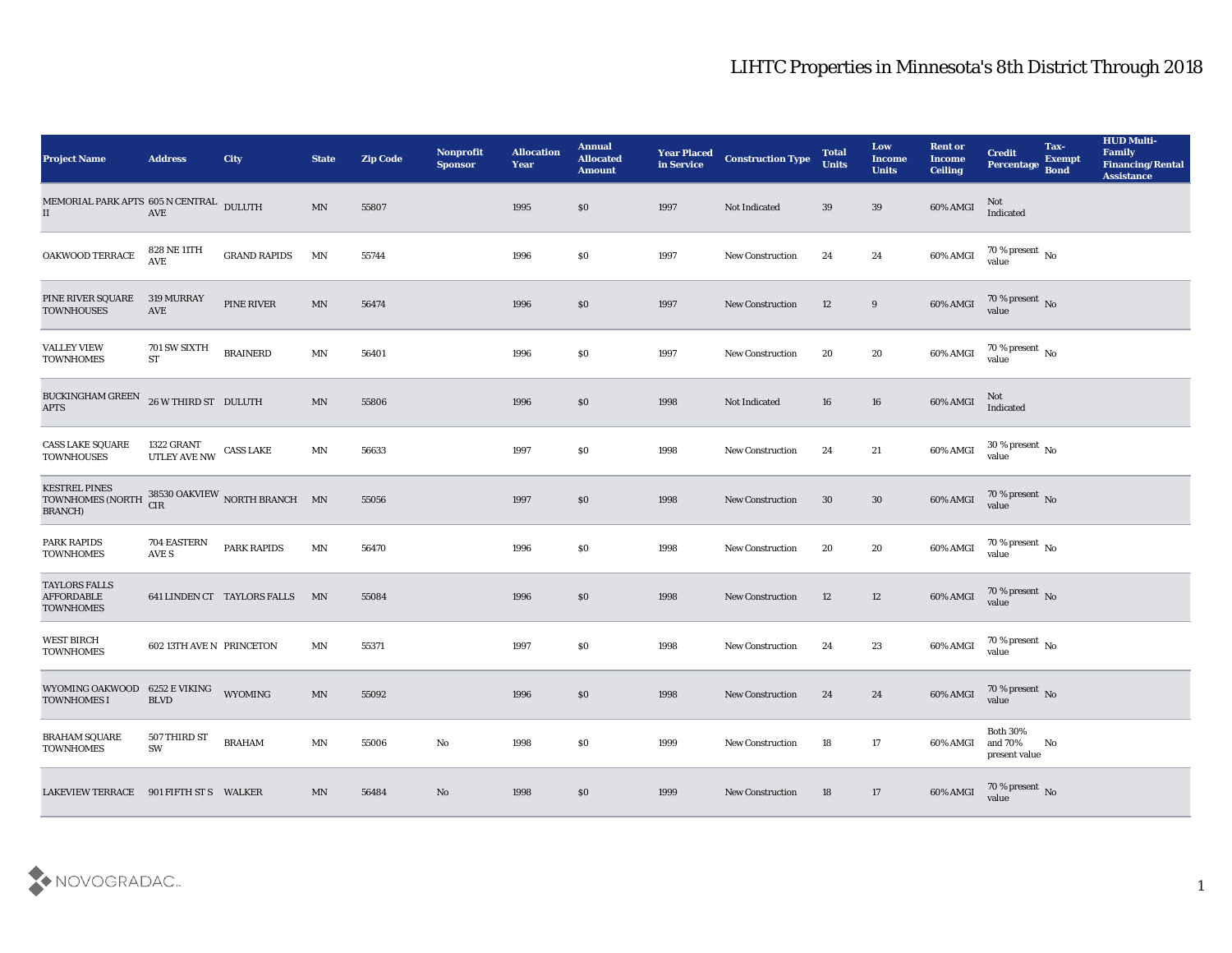| Project Name                                 | <b>Address</b>                              | <b>City</b>                 | <b>State</b>               | <b>Zip Code</b> | Nonprofit<br><b>Sponsor</b> | <b>Allocation</b><br><b>Year</b> | <b>Annual</b><br><b>Allocated</b><br><b>Amount</b> | <b>Year Placed</b><br>in Service | <b>Construction Type</b>  | <b>Total</b><br><b>Units</b> | Low<br><b>Income</b><br><b>Units</b> | <b>Rent or</b><br><b>Income</b><br><b>Ceiling</b> | <b>Credit</b><br>Percentage    | Tax-<br><b>Exempt</b><br><b>Bond</b> | <b>HUD Multi-</b><br>Family<br><b>Financing/Rental</b><br><b>Assistance</b> |
|----------------------------------------------|---------------------------------------------|-----------------------------|----------------------------|-----------------|-----------------------------|----------------------------------|----------------------------------------------------|----------------------------------|---------------------------|------------------------------|--------------------------------------|---------------------------------------------------|--------------------------------|--------------------------------------|-----------------------------------------------------------------------------|
| ONAMIA MANOR                                 | 100 ELM ST S                                | <b>ONAMIA</b>               | MΝ                         | 56359           |                             | 1998                             | $\$0$                                              | 1999                             | <b>New Construction</b>   | 17                           | 17                                   | 60% AMGI                                          | $30\,\%$ present $\,$ No value |                                      |                                                                             |
| <b>BIRCH COURT APTS</b>                      | 500 E 40TH ST HIBBING                       |                             | MN                         | 55746           |                             | 1989                             | $\$0$                                              | 1987                             | Not Indicated             | 108                          | 107                                  |                                                   | Not<br>Indicated               | No                                   |                                                                             |
| ELMHURST APTS                                | 725 OAKWOOD<br><b>ST NW</b>                 | <b>ISANTI</b>               | MN                         | 55040           |                             | 1987                             | \$0                                                | 1987                             | <b>New Construction</b>   | 20                           | 20                                   |                                                   | Not<br>Indicated               | No                                   |                                                                             |
| HAVEN ESTATES                                | <b>30910 FINCH</b><br>AVE                   | <b>STACY</b>                | $\ensuremath{\text{MN}}$   | 55079           |                             | 1987                             | \$0                                                | 1987                             | <b>New Construction</b>   | 10                           | $8\phantom{1}$                       |                                                   | Not<br>Indicated               | No                                   |                                                                             |
| <b>HAVEN ESTATES</b>                         | 5595 E VIKING<br><b>BLVD</b>                | WYOMING                     | $\ensuremath{\text{MN}}$   | 55092           |                             | 1987                             | \$0                                                | 1987                             | <b>New Construction</b>   | 10                           | 8                                    |                                                   | Not<br>Indicated               | No                                   |                                                                             |
| PINE CREST<br><b>TOWNHOMES</b>               | 1702 EIGHTH ST $_{\rm STAPLES}$<br>$\rm NE$ |                             | MN                         | 56479           | No                          | 1998                             | $\$0$                                              | 1999                             | <b>New Construction</b>   | 10                           | 10                                   | 60% AMGI                                          | $70\,\%$ present $\,$ No value |                                      |                                                                             |
| JOHN NORMAN APTS                             | 1316 W THIRD<br><b>ST</b>                   | $\textsc{DULUTH}$           | MN                         | 55806           | No                          | 1998                             | $\$0$                                              | 2000                             | <b>New Construction</b>   | $\overline{4}$               | $\overline{4}$                       | 60% AMGI                                          | $70\,\% \,present \over value$ |                                      |                                                                             |
| <b>NORMAN APTS</b>                           | <b>4 N 18TH AVE W DULUTH</b>                |                             | $\mathbf{M} \mathbf{N}$    | 55806           | No                          | 1998                             | \$0                                                | 2000                             | <b>New Construction</b>   | 8                            | $8\phantom{.0}$                      | 60% AMGI                                          | $70\,\%$ present $\,$ No value |                                      |                                                                             |
| OAKWOOD TERRACE II AVE                       | 904 NE 11TH                                 | <b>GRAND RAPIDS</b>         | MN                         | 55744           | No                          | 1999                             | \$0                                                | 2000                             | <b>New Construction</b>   | 24                           | 23                                   | 60% AMGI                                          | $70\,\%$ present $\;$ No value |                                      |                                                                             |
| SOUTHVIEW TERRACE 1 SOUTHVIEW<br><b>APTS</b> | ${\rm DR}$                                  | <b>HIBBING</b>              | MN                         | 55746           | No                          | 1999                             | $\$0$                                              | 2000                             | Acquisition and Rehab 145 |                              | 108                                  | 60% AMGI                                          | $30\,\%$ present $\,$ No value |                                      |                                                                             |
| <b>WESTGATE APTS</b>                         | <b>4020 NINTH</b><br>AVE W                  | <b>HIBBING</b>              | MN                         | 55746           |                             | 1987                             | \$0                                                | 1987                             | Acquisition and Rehab 100 |                              | 30                                   |                                                   | Not<br>Indicated               | No                                   |                                                                             |
| <b>GRAND MANOR</b>                           |                                             | 215 SW 13TH ST GRAND RAPIDS | MN                         | 55744           |                             | 1987                             | \$0                                                | 1988                             | <b>New Construction</b>   | 40                           | 20                                   |                                                   | Not<br>Indicated               | $\rm No$                             |                                                                             |
| <b>H LAKES</b>                               | 900<br>DORCHESTER HOYT LAKES<br>DR          |                             | $\mathop{\rm MN}\nolimits$ | 55750           |                             | 1988                             | $\$0$                                              | 1988                             | Not Indicated             | 24                           | 23                                   |                                                   | Not<br>Indicated               | $\rm No$                             |                                                                             |

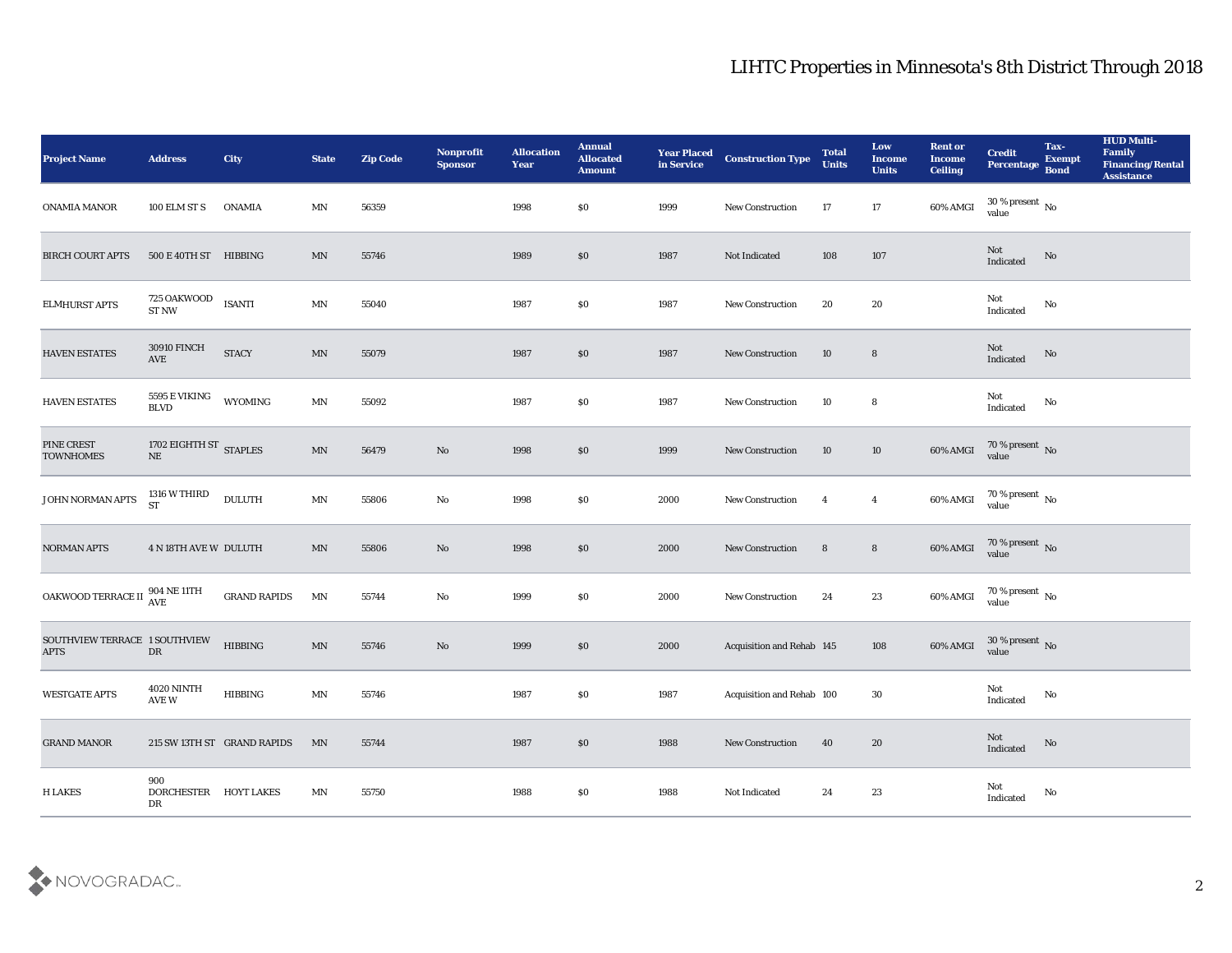| <b>Project Name</b>                             | <b>Address</b>                           | City                        | <b>State</b>               | <b>Zip Code</b> | Nonprofit<br><b>Sponsor</b> | <b>Allocation</b><br>Year | <b>Annual</b><br><b>Allocated</b><br><b>Amount</b> | <b>Year Placed</b><br>in Service | <b>Construction Type</b> | <b>Total</b><br><b>Units</b> | Low<br><b>Income</b><br><b>Units</b> | <b>Rent or</b><br><b>Income</b><br><b>Ceiling</b> | <b>Credit</b><br>Percentage       | Tax-<br><b>Exempt</b><br><b>Bond</b> | <b>HUD Multi-</b><br>Family<br><b>Financing/Rental</b><br><b>Assistance</b> |
|-------------------------------------------------|------------------------------------------|-----------------------------|----------------------------|-----------------|-----------------------------|---------------------------|----------------------------------------------------|----------------------------------|--------------------------|------------------------------|--------------------------------------|---------------------------------------------------|-----------------------------------|--------------------------------------|-----------------------------------------------------------------------------|
| PINE MANOR<br><b>TOWNHOMES</b>                  | 1421 E CAMP ST ELY                       |                             | MN                         | 55731           |                             | 1988                      | \$0                                                | 1988                             | Acquisition and Rehab 30 |                              | 29                                   |                                                   | Not<br>Indicated                  | No                                   |                                                                             |
| POKEGAMA SQUARE<br><b>APTS</b>                  | 407 SE<br>SEVENTH ST                     | <b>GRAND RAPIDS</b>         | MN                         | 55744           |                             | 1988                      | \$0                                                | 1988                             | New Construction         | 20                           | 20                                   |                                                   | Not<br>Indicated                  | No                                   |                                                                             |
| <b>HALTER PINES I</b>                           | 910 HILLSIDE<br><b>AVE SW</b>            | PINE CITY                   | MN                         | 55063           |                             | 1989                      | \$0                                                | 1989                             | <b>New Construction</b>  | 24                           | 24                                   |                                                   | Not<br>Indicated                  | No                                   |                                                                             |
| <b>MAPLEWOOD APTS</b>                           | 1326 18TH ST                             | <b>CLOQUET</b>              | MN                         | 55720           |                             | 1989                      | \$0                                                | 1989                             | New Construction         | 24                           | 24                                   |                                                   | Not<br>$\operatorname{Indicated}$ | No                                   |                                                                             |
| MIDDLE HAVEN                                    | 5613 E VIKING<br><b>BLVD</b>             | WYOMING                     | MN                         | 55092           |                             | 1989                      | \$0                                                | 1989                             | <b>New Construction</b>  | 18                           | 18                                   |                                                   | Not<br>Indicated                  | No                                   |                                                                             |
| OAK CREST MANOR                                 | 2014 SPRUCE<br>DR                        | <b>BRAINERD</b>             | $\mathbf{M} \mathbf{N}$    | 56401           |                             | 1989                      | \$0                                                | 1989                             | New Construction         | 30                           | 30                                   |                                                   | Not<br>Indicated                  | No                                   |                                                                             |
| SUNRISE RIDGE APTS 108 BIRCH ST NORTH BRANCH MN |                                          |                             |                            |                 |                             | 1989                      | \$0                                                | 1989                             | <b>New Construction</b>  | 8                            | $8\phantom{1}$                       |                                                   | Not<br>Indicated                  | No                                   |                                                                             |
| <b>GRAND MANOR</b>                              |                                          | 227 SW 13TH ST GRAND RAPIDS | MΝ                         | 55744           |                             | 1990                      | \$0                                                | 1990                             | <b>New Construction</b>  | 33                           | 32                                   |                                                   | Not<br>Indicated                  | No                                   |                                                                             |
| PARKVIEW (PARK<br><b>RAPIDS</b> )               | 510 FIFTH ST W PARK RAPIDS               |                             | MN                         | 56470           |                             | 1990                      | \$0                                                | 1990                             | New Construction         | 12                           | 24                                   |                                                   | Not<br>Indicated                  | No                                   |                                                                             |
| $\,$ RUM RIVER SQUARE                           | $603$ THIRD AVE $\,$ ISANTI<br><b>NW</b> |                             | $\mathop{\rm MN}\nolimits$ | 55040           |                             | 1989                      | \$0                                                | 1990                             | <b>New Construction</b>  | 21                           | 21                                   |                                                   | Not<br>$\operatorname{Indicated}$ | No                                   |                                                                             |
| <b>WOODS APTS</b>                               | 10760 N AVE                              | <b>CHISAGO CITY</b>         | MN                         | 55013           |                             | 1989                      | \$0                                                | 1990                             | <b>New Construction</b>  | 36                           | 35                                   |                                                   | Not<br>Indicated                  | No                                   |                                                                             |
| TOWN SQUARE EAST 365 11TH AVE SE CAMBRIDGE      |                                          |                             | MN                         | 55008           |                             | 1988                      | $\$0$                                              | 1990                             | New Construction         | 40                           | 40                                   |                                                   | Not<br>Indicated                  | No                                   |                                                                             |
| CENTENNIAL MANOR $^{220}$ SECOND ST MILACA      |                                          |                             | $\mathbf{M} \mathbf{N}$    | 56353           |                             | 1989                      | $\$0$                                              | 1991                             | New Construction         | 30                           | $30\,$                               |                                                   | $\rm Not$ Indicated               | No                                   |                                                                             |

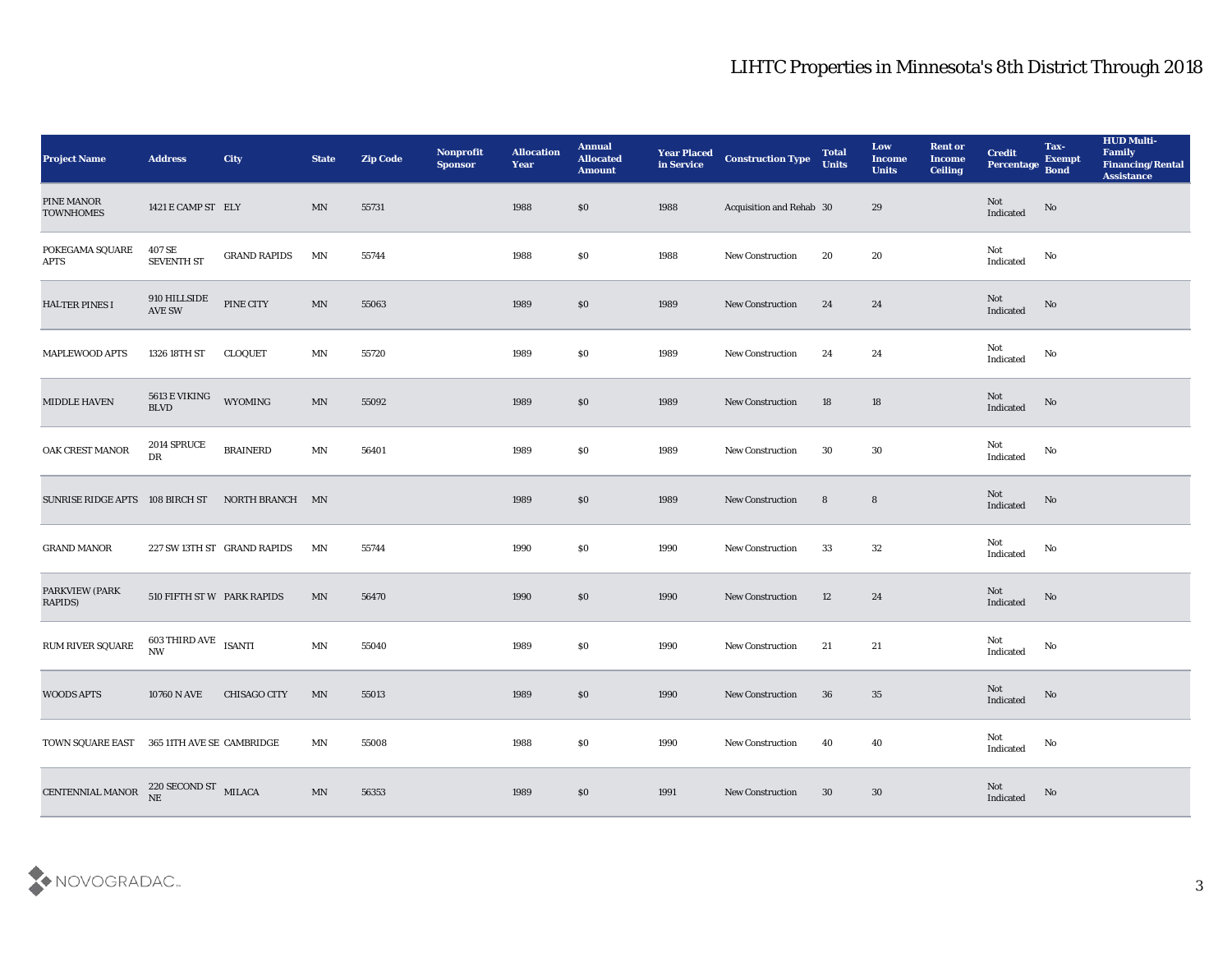| <b>Project Name</b>                      | <b>Address</b>                                    | <b>City</b>                 | <b>State</b>             | <b>Zip Code</b> | Nonprofit<br><b>Sponsor</b> | <b>Allocation</b><br>Year | <b>Annual</b><br><b>Allocated</b><br><b>Amount</b> |      | <b>Year Placed Construction Type</b><br>in Service <b>Construction</b> Type | <b>Total</b><br><b>Units</b> | Low<br><b>Income</b><br><b>Units</b> | <b>Rent or</b><br><b>Income</b><br><b>Ceiling</b> | <b>Credit</b><br><b>Percentage</b> | Tax-<br><b>Exempt</b><br><b>Bond</b> | <b>HUD Multi-</b><br>Family<br><b>Financing/Rental</b><br><b>Assistance</b> |
|------------------------------------------|---------------------------------------------------|-----------------------------|--------------------------|-----------------|-----------------------------|---------------------------|----------------------------------------------------|------|-----------------------------------------------------------------------------|------------------------------|--------------------------------------|---------------------------------------------------|------------------------------------|--------------------------------------|-----------------------------------------------------------------------------|
| <b>RIDGEVIEW APTS</b>                    | 805 WALNUT ST BRAINERD                            |                             | MΝ                       | 56401           |                             | 1991                      | \$0                                                | 1992 | <b>New Construction</b>                                                     | 24                           | 24                                   | 60% AMGI                                          | Not<br>Indicated                   | No                                   |                                                                             |
| <b>BIRCHWOOD APTS</b>                    |                                                   | 801 W FIFTH ST GRAND MARAIS | MN                       | 55604           |                             | 1992                      | \$0                                                | 1993 | <b>New Construction</b>                                                     | 24                           | 23                                   | 60% AMGI                                          | Not<br>Indicated                   | No                                   |                                                                             |
| <b>EXCELSIOR COURT</b>                   | 2222<br><b>EXCELSIOR RD BAXTER</b><br>$\mathbf N$ |                             | MΝ                       | 56425           |                             | 1992                      | \$0                                                | 1993 | New Construction                                                            | 24                           | 24                                   | 60% AMGI                                          | Not<br>Indicated                   | No                                   |                                                                             |
| HINCKLEY SQUARE<br><b>APTS</b>           | 107 THIRD ST<br>SW                                | <b>HINCKLEY</b>             | MN                       | 55037           |                             | 1992                      | \$0                                                | 1993 | <b>New Construction</b>                                                     | 24                           | 24                                   | $60\%$ AMGI                                       | Not<br>Indicated                   | No                                   |                                                                             |
| MAPLEWOOD APTS II 1318 18TH ST           |                                                   | CLOQUET                     | MΝ                       | 55720           |                             | 1992                      | \$0                                                | 1993 | <b>New Construction</b>                                                     | 22                           | 22                                   |                                                   | Not<br>Indicated                   | No                                   |                                                                             |
| MORA EVERGREEN<br><b>APTS</b>            | 310<br>EVERGREEN ST MORA                          |                             | MN                       | 55051           |                             | 1991                      | \$0                                                | 1993 | <b>New Construction</b>                                                     | 24                           | 23                                   | 60% AMGI                                          | Not<br>Indicated                   | No                                   |                                                                             |
| PINE RIVER SQUARE<br><b>APTS</b>         | 350 MAIN ST                                       | PINE RIVER                  | MΝ                       | 56474           |                             | 1993                      | \$0                                                | 1993 | New Construction                                                            | 18                           | 18                                   | 60% AMGI                                          | Not<br>Indicated                   | No                                   |                                                                             |
| PINE SHADOWS                             | 744 CHURCH ST NISSWA                              |                             | MN                       |                 |                             | 1993                      | \$0                                                | 1993 | <b>New Construction</b>                                                     | 8                            | $8\phantom{.0}$                      | $60\%$ AMGI                                       | Not<br>Indicated                   | No                                   |                                                                             |
| SANDSTONE SQUARE                         | 231 MINNESOTA $_{\rm SANDSTONE}$<br><b>ST</b>     |                             | $\ensuremath{\text{MN}}$ | 55072           |                             | 1991                      | \$0                                                | 1993 | <b>New Construction</b>                                                     | 15                           | 15                                   | 60% AMGI                                          | Not<br>Indicated                   | No                                   |                                                                             |
| <b>FALLS MANOR</b>                       | 1010 FOURTH<br>$\operatorname{AVE}$ NE            | <b>LITTLE FALLS</b>         | MN                       | 56345           |                             | 1992                      | \$0                                                | 1994 | <b>New Construction</b>                                                     | 22                           | 22                                   |                                                   | Not<br>Indicated                   | No                                   |                                                                             |
| HALTER PINES II                          | 900 HILLSIDE<br>$\operatorname{AVE}$ SW           | PINE CITY                   | MN                       | 55063           |                             | 1992                      | \$0                                                | 1994 | New Construction                                                            | 20                           | 20                                   | 60% AMGI                                          | Not<br>Indicated                   | No                                   |                                                                             |
| PARKVIEW APTS II                         | 514 FIFTH ST W PARK RAPIDS                        |                             | MN                       | 56470           |                             | 1992                      | $\$0$                                              | 1994 | <b>New Construction</b>                                                     | 18                           | $18\,$                               |                                                   | Not<br>Indicated                   | $\rm No$                             |                                                                             |
| CENTENNIAL TERRACE 380 FIRST ST E MILACA |                                                   |                             | $\mathbf{M} \mathbf{N}$  | 56353           |                             | 1994                      | $\$0$                                              | 1994 | Not Indicated                                                               | 24                           |                                      | 24 60% AMGI                                       | Not<br>Indicated                   |                                      |                                                                             |

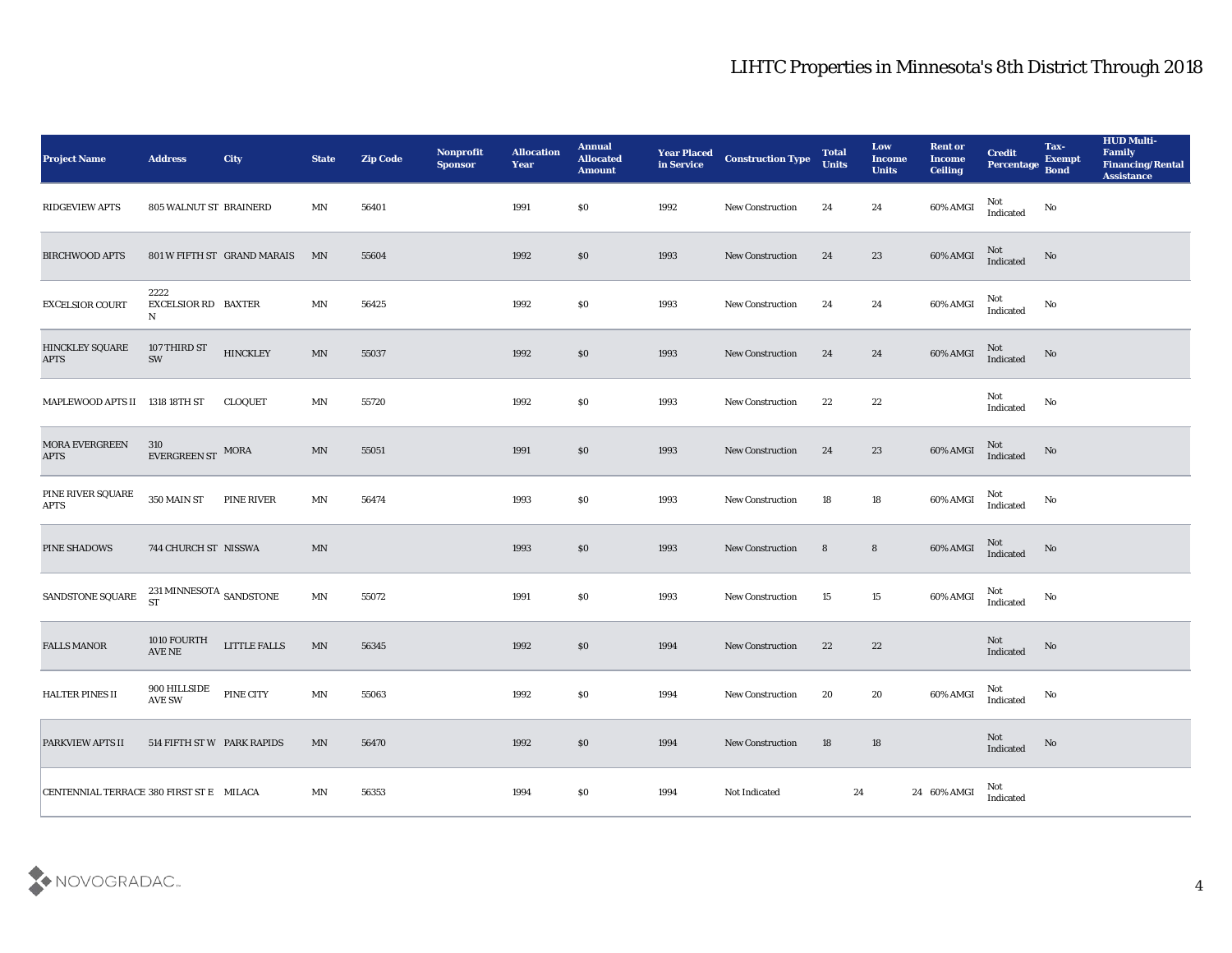| <b>Project Name</b>                                          | <b>Address</b>                              | <b>City</b>                | <b>State</b>               | <b>Zip Code</b> | Nonprofit<br><b>Sponsor</b> | <b>Allocation</b><br><b>Year</b> | <b>Annual</b><br><b>Allocated</b><br><b>Amount</b> | <b>Year Placed</b><br>in Service | <b>Construction Type</b> | <b>Total</b><br><b>Units</b> | Low<br><b>Income</b><br><b>Units</b> | <b>Rent or</b><br><b>Income</b><br><b>Ceiling</b> | <b>Credit</b><br>Percentage                 | Tax-<br><b>Exempt</b><br><b>Bond</b> | <b>HUD Multi-</b><br>Family<br><b>Financing/Rental</b><br><b>Assistance</b> |
|--------------------------------------------------------------|---------------------------------------------|----------------------------|----------------------------|-----------------|-----------------------------|----------------------------------|----------------------------------------------------|----------------------------------|--------------------------|------------------------------|--------------------------------------|---------------------------------------------------|---------------------------------------------|--------------------------------------|-----------------------------------------------------------------------------|
| REGENCY APTS (PARK $R\frac{501}{\text{AVE S}}$               |                                             | PARK RAPIDS                | MN                         | 56470           |                             | 1992                             | \$0                                                | 1994                             | <b>New Construction</b>  | 15                           | 15                                   | 60% AMGI                                          | Not<br>Indicated                            | No                                   |                                                                             |
| GARON KNITTING MILL $^{101}_{\rm W}$ N 30TH AVE DULUTH       |                                             |                            | $\mathbf{M} \mathbf{N}$    | 55806           |                             | 1992                             | \$0                                                | 1994                             | Not Indicated            | 11                           | 10                                   | 60% AMGI                                          | Not<br>Indicated                            |                                      |                                                                             |
| IRVING SCHOOL APT H( $_{\rm W}^{\rm 101\,N}$ 56TH AVE DULUTH |                                             |                            | $\mathop{\rm MN}\nolimits$ | 55807           |                             | 1992                             | \$0                                                | 1994                             | Not Indicated            | 44                           | 39                                   | $60\%$ AMGI                                       | Not<br>Indicated                            |                                      |                                                                             |
| <b>MEADOWLANDS</b><br><b>MANOR</b>                           |                                             | 7727 SCOTT AVE MEADOWLANDS | MN                         | 55765           |                             | 1993                             | \$0                                                | 1994                             | Not Indicated            | 12                           | 8                                    | 60% AMGI                                          | Not<br>Indicated                            |                                      |                                                                             |
| <b>NEW APOLLO APTS</b>                                       | 102 E FIRST ST DULUTH                       |                            | MN                         | 55802           |                             | 1992                             | \$0                                                | 1994                             | Not Indicated            | 33                           | 32                                   | 60% AMGI                                          | Not<br>Indicated                            |                                      |                                                                             |
| <b>TRAIL RIDGE</b>                                           | 631 SW SIXTH<br><b>ST</b>                   | <b>BRAINERD</b>            | MN                         | 56401           |                             | 1992                             | \$0                                                | 1994                             | <b>New Construction</b>  | 18                           | 17                                   | 60% AMGI                                          | Not<br>Indicated                            | No                                   |                                                                             |
| <b>THE BUCKMAN</b>                                           | 209 FIRST ST SE LITTLE FALLS                |                            | MN                         | 56345           |                             | 1992                             | \$0                                                | 1994                             | Not Indicated            | 27                           | 27                                   | 60% AMGI                                          | Not<br>Indicated                            |                                      |                                                                             |
| <b>ANDROY HOTEL</b>                                          | $502$ E HOWARD $$\tt HIBBING$$<br><b>ST</b> |                            | $\mathbf{M} \mathbf{N}$    | 55746           |                             | 1993                             | \$0                                                | 1995                             | Acquisition and Rehab 48 |                              | 48                                   | 60% AMGI                                          | <b>Both 30%</b><br>and 70%<br>present value | No                                   |                                                                             |
| <b>LAKE ROAD APTS</b>                                        | 325 SUMMIT<br>AVE W                         | <b>BLACKDUCK</b>           | MN                         | 56630           |                             | 1994                             | \$0                                                | 1995                             | <b>New Construction</b>  | 8                            | 8                                    | 60% AMGI                                          | $70$ % present $_{\rm No}$ value            |                                      |                                                                             |
| LINCOLN SQUARE<br><b>APTS</b>                                | 300 FIFTH ST<br><b>NW</b>                   | CHISHOLM                   | $\mathbf{M} \mathbf{N}$    | 55719           |                             | 1994                             | \$0                                                | 1995                             | Acquisition and Rehab 38 |                              | 37                                   | 60% AMGI                                          | Both $30\%$<br>and 70%<br>present value     | No                                   |                                                                             |
| <b>LOWER MILLER HILL</b><br><b>APTS</b>                      | 226 PECAN AVE DULUTH                        |                            | MN                         | 55811           |                             | 1993                             | \$0                                                | 1995                             | Not Indicated            | 28                           | 24                                   | 60% AMGI                                          | Not<br>Indicated                            |                                      |                                                                             |
| <b>WADENA SQUARE</b><br><b>APTS</b>                          | 847 SECOND ST WADENA<br><b>NW</b>           |                            | $\mathbf{M} \mathbf{N}$    | 56482           |                             | 1994                             | \$0\$                                              | 1995                             | New Construction         | 24                           | 9                                    | 60% AMGI                                          | $30\,\%$ present $\,$ No value              |                                      |                                                                             |
| <b>ARROWHEAD SRO</b><br><b>PROJECT</b>                       | 227 ADAMS AVE EVELETH                       |                            | $\mathbf{M} \mathbf{N}$    | 55734           |                             | 1995                             | \$0                                                | 1996                             | Acquisition and Rehab 12 |                              | $12\,$                               | 60% AMGI                                          | $30\,\%$ present $\,$ No value              |                                      |                                                                             |

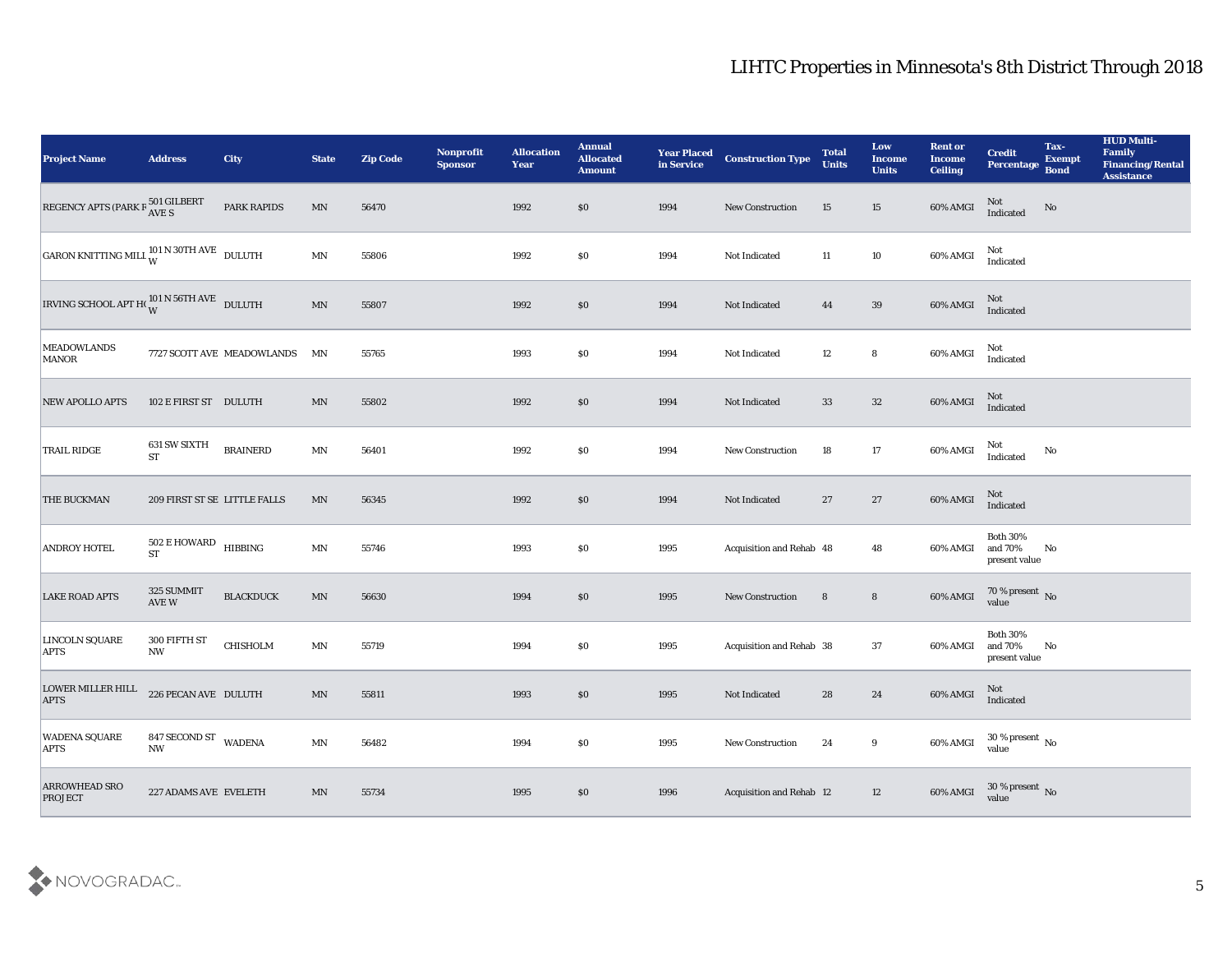| <b>Project Name</b>                                  | <b>Address</b>                                                       | <b>City</b>                   | <b>State</b>             | <b>Zip Code</b> | Nonprofit<br><b>Sponsor</b> | <b>Allocation</b><br><b>Year</b> | <b>Annual</b><br><b>Allocated</b><br><b>Amount</b> | <b>Year Placed</b><br>in Service | <b>Construction Type</b>        | <b>Total</b><br><b>Units</b> | Low<br><b>Income</b><br><b>Units</b> | <b>Rent or</b><br><b>Income</b><br><b>Ceiling</b> | <b>Credit</b><br>Percentage                 | Tax-<br><b>Exempt</b><br><b>Bond</b> | <b>HUD Multi-</b><br>Family<br><b>Financing/Rental</b><br><b>Assistance</b> |
|------------------------------------------------------|----------------------------------------------------------------------|-------------------------------|--------------------------|-----------------|-----------------------------|----------------------------------|----------------------------------------------------|----------------------------------|---------------------------------|------------------------------|--------------------------------------|---------------------------------------------------|---------------------------------------------|--------------------------------------|-----------------------------------------------------------------------------|
| <b>BIRCH VILLA APTS</b>                              | 615 N BIRCH ST ROYALTON                                              |                               | MN                       | 56373           |                             | 1995                             | \$0                                                | 1996                             | New Construction                | 12                           | 12                                   | 60% AMGI                                          | 70 % present No<br>value                    |                                      |                                                                             |
| MARSH RUN TOWNHON 701 28TH ST SE BRAINERD            |                                                                      |                               | MN                       | 56401           |                             | 1995                             | \$0                                                | 1996                             | <b>New Construction</b>         |                              | 48<br>47                             |                                                   | $70\,\%$ present $\,$ No value              |                                      |                                                                             |
| MEADOW RUN TOWNH 714 ELM AVE SE MENAHGA              |                                                                      |                               | MN                       | 56464           |                             | 1995                             | \$0                                                | 1996                             | <b>New Construction</b>         | 12                           | 12                                   | 60% AMGI                                          | 70 % present No<br>value                    |                                      |                                                                             |
| ONAMIA TOWN SQUARI 302 RAILROAD                      |                                                                      | <b>ONAMIA</b>                 | $\ensuremath{\text{MN}}$ | 56359           |                             | 1995                             | \$0                                                | 1996                             | <b>New Construction</b>         | 39                           | 39                                   | 60% AMGI                                          | $30\,\%$ present $\,$ No value              |                                      |                                                                             |
| WASHINGTON STUDIOS 315 N LAKE AVE DULUTH             |                                                                      |                               | MN                       | 55806           |                             | 1995                             | \$0                                                | 1996                             | Not Indicated                   | 39                           | 39                                   | 60% AMGI                                          | Not<br>Indicated                            |                                      |                                                                             |
| WYOMING OAKWOOD 6250 E VIKING<br><b>TOWNHOMES II</b> | <b>BLVD</b>                                                          | WYOMING                       | $\ensuremath{\text{MN}}$ | 55092           | Yes                         | 1998                             | \$0                                                | 2000                             | New Construction                | 24                           | 24                                   | 60% AMGI                                          | $70$ % present $_{\rm{No}}$ $_{\rm{value}}$ |                                      |                                                                             |
| SPIRIT LAKE MANOR                                    | $1099\,88\mathrm{TH\,AVE}$ DULUTH<br>W                               |                               | $\mbox{MN}$              | 55808           | No                          | 2000                             | \$0                                                | 2001                             | Acquisition and Rehab 81        |                              | 81                                   | 60% AMGI                                          | <b>Both 30%</b><br>and 70%<br>present value | No                                   |                                                                             |
| <b>TAYLORS FALLS</b><br><b>TOWNHOMES II</b>          |                                                                      | 621 LINDEN CT TAYLORS FALLS   | MN                       | 55084           |                             | 1999                             | \$0                                                | 2001                             | Not Indicated                   | 8                            | $\bf 8$                              | 60% AMGI                                          | Not<br>Indicated                            |                                      |                                                                             |
| <b>UPTOWN MAPLE</b><br><b>COMMONS</b>                | <b>AVE</b>                                                           | 38799 SEVENTH NORTH BRANCH MN |                          | 55056           | Yes                         | 1999                             | \$0                                                | 2001                             | <b>New Construction</b>         | 33                           | 32                                   | 60% AMGI                                          | 70 % present No<br>value                    |                                      |                                                                             |
| <b>WEST DULUTH</b><br><b>TOWNHOMES</b>               | 6600 CODY ST DULUTH                                                  |                               | $\ensuremath{\text{MN}}$ | 55807           | No                          | 2000                             | \$0                                                | 2001                             | <b>New Construction</b>         | 28                           | 25                                   |                                                   | $70\,\%$ present $\,$ No value              |                                      |                                                                             |
| <b>WINDWOOD</b><br><b>TOWNHOMES</b>                  | 805 UPHAM RD DULUTH                                                  |                               | MN                       | 55811           | Yes                         | 2001                             | \$0                                                | 2001                             | <b>Acquisition and Rehab 70</b> |                              | 55                                   | 60% AMGI                                          | <b>Both 30%</b><br>and 70%<br>present value | No                                   |                                                                             |
| HIGHLAND COURT<br><b>TOWNHOMES</b>                   | 1104 FIFTH AVE LITTLE FALLS<br>$\rm SE$                              |                               | $\ensuremath{\text{MN}}$ | 56345           | Yes                         | 2001                             | \$0                                                | 2002                             | <b>New Construction</b>         | 24                           | 23                                   | 60% AMGI                                          | $70\,\%$ present $\,$ No value              |                                      |                                                                             |
| <b>KINLER SQUARE</b><br><b>TOWNHOMES</b>             | $303$ GILLESPIE $$\tt PINE\ RIVER$$<br>$\operatorname{\mathbf{AVE}}$ |                               | $\mathbf{M} \mathbf{N}$  | 56474           | $\mathbf {No}$              | 2001                             | $\$0$                                              | 2002                             | New Construction                | 12                           | 12                                   | 60% AMGI                                          | $70\,\% \,present \over value$              |                                      |                                                                             |
|                                                      |                                                                      |                               |                          |                 |                             |                                  |                                                    |                                  |                                 |                              |                                      |                                                   |                                             |                                      |                                                                             |

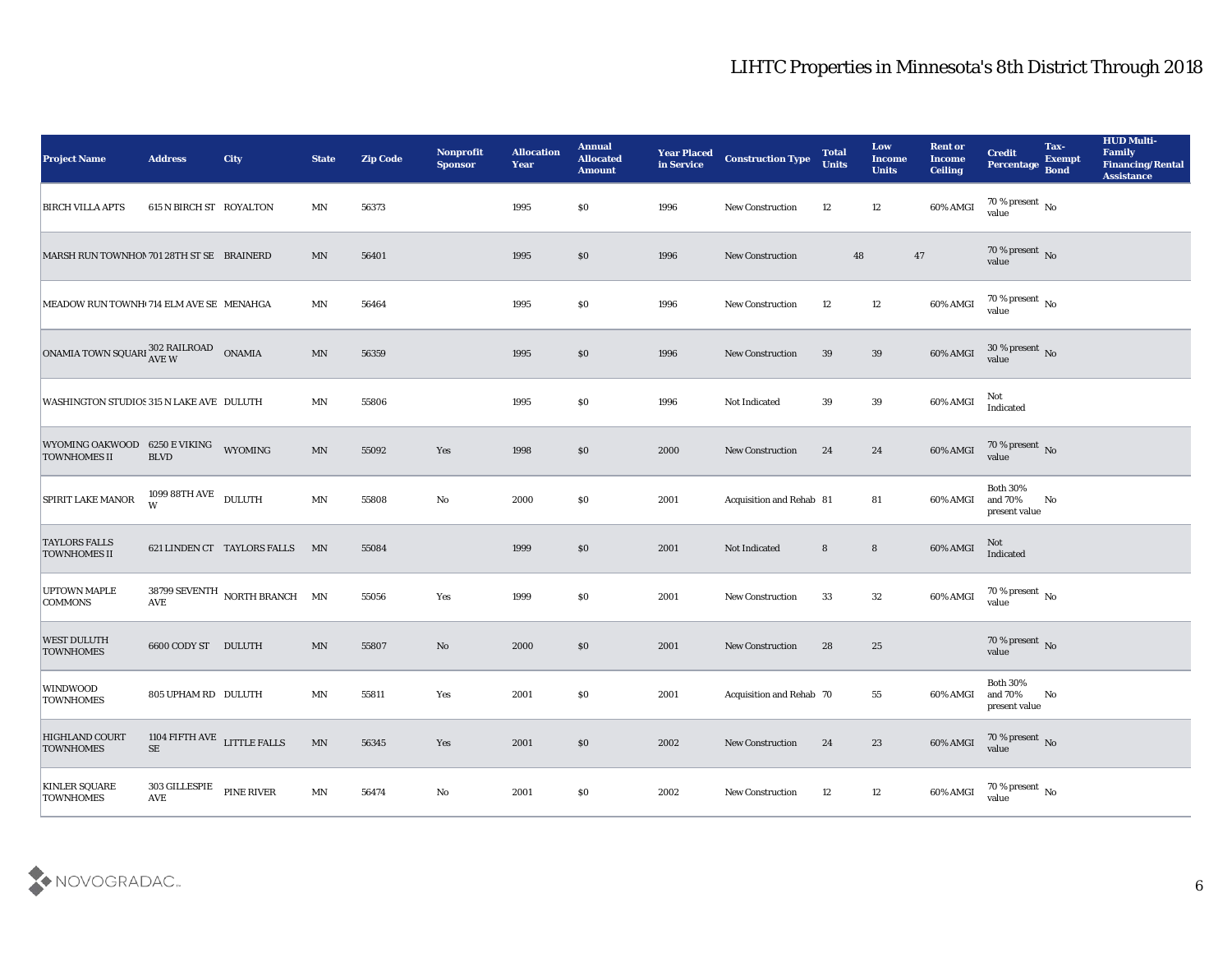| <b>Project Name</b>                              | <b>Address</b>                       | <b>City</b>                   | <b>State</b>             | <b>Zip Code</b> | <b>Nonprofit</b><br><b>Sponsor</b> | <b>Allocation</b><br><b>Year</b> | <b>Annual</b><br><b>Allocated</b><br><b>Amount</b> | <b>Year Placed</b><br>in Service | <b>Construction Type</b>  | <b>Total</b><br><b>Units</b> | Low<br><b>Income</b><br><b>Units</b> | <b>Rent or</b><br><b>Income</b><br><b>Ceiling</b> | <b>Credit</b><br>Percentage                 | Tax-<br><b>Exempt</b><br><b>Bond</b> | <b>HUD Multi-</b><br>Family<br><b>Financing/Rental</b><br><b>Assistance</b> |
|--------------------------------------------------|--------------------------------------|-------------------------------|--------------------------|-----------------|------------------------------------|----------------------------------|----------------------------------------------------|----------------------------------|---------------------------|------------------------------|--------------------------------------|---------------------------------------------------|---------------------------------------------|--------------------------------------|-----------------------------------------------------------------------------|
| NORTHCREST<br><b>TOWNHOMES OF</b><br><b>MORA</b> | 501 NINTH ST MORA                    |                               | MN                       | 55051           | Yes                                | 2001                             | $\$0$                                              | 2002                             | <b>New Construction</b>   | 24                           | 23                                   | 60% AMGI                                          | $70\,\%$ present $\,$ No value              |                                      |                                                                             |
| <b>TIMBERWOLF</b><br><b>TOWNHOMES</b>            | 709 FIRST ST NE DEER RIVER           |                               | MN                       | 56636           | No                                 | 2001                             | \$0                                                | 2002                             | <b>New Construction</b>   | 20                           | 20                                   | 60% AMGI                                          | $70\,\%$ present $\,$ No value              |                                      |                                                                             |
| LEECH LAKE HOMES I AGENCY TRAIL WALKER           | 8440 OLD<br><b>NW</b>                |                               | $\ensuremath{\text{MN}}$ | 56484           | No                                 | 2001                             | $\$0$                                              | 2003                             | Acquisition and Rehab 30  |                              | 30                                   | 60% AMGI                                          | <b>Both 30%</b><br>and 70%<br>present value | No                                   |                                                                             |
| <b>OAKVIEW TERRACE</b><br><b>TOWNHOMES</b>       | AVE                                  | 38561 OAKVIEW NORTH BRANCH MN |                          | 55056           | No                                 | 2002                             | \$0\$                                              | 2003                             | New Construction          | 24                           | 18                                   | 60% AMGI                                          | $70\,\%$ present $\,$ No value              |                                      |                                                                             |
| <b>TIMBERLAND</b><br><b>TOWNHOMES</b>            | 3332 OAK ST                          | <b>BRAINERD</b>               | MN                       | 56401           | Yes                                | 2002                             | $\$0$                                              | 2003                             | <b>New Construction</b>   | 30                           | 30                                   | 60% AMGI                                          | $70\,\%$ present $\,$ No value              |                                      |                                                                             |
| <b>GRAND OAKS</b><br><b>TOWNHOMES</b>            | <b>14106 GRAND</b><br><b>OAKS DR</b> | <b>BAXTER</b>                 | $\ensuremath{\text{MN}}$ | 56425           | Yes                                | 2004                             | \$0\$                                              | 2004                             | <b>New Construction</b>   | 24                           | 23                                   | 60% AMGI                                          | $70\,\%$ present $\,$ No value              |                                      |                                                                             |
| LEECH LAKE HOMES II                              | 2042 GHE WE<br>ZANCE LN NE           | $\ensuremath{\mathsf{REMER}}$ | $\ensuremath{\text{MN}}$ | 56672           | No                                 | 2002                             | \$240,525                                          | 2004                             | <b>New Construction</b>   | 20                           | 20                                   | 50% AMGI                                          | $70\,\%$ present $\,$ No value              |                                      |                                                                             |
| <b>PENNEL PARK</b><br><b>COMMONS</b>             | 330 N<br>ARLINGTON<br><b>AVE</b>     | <b>DULUTH</b>                 | $\textsf{M}\textsf{N}$   | 55811           | No                                 | 2004                             | \$0\$                                              | 2004                             | Acquisition and Rehab 101 |                              | 100                                  | 60% AMGI                                          | <b>Both 30%</b><br>and 70%<br>present value | No                                   |                                                                             |
| <b>STAPLES SQUARE APTS</b>                       | 205 AIRVIEW<br>DR                    | <b>STAPLES</b>                | MN                       | 56479           | No                                 | 2003                             | \$0                                                | 2004                             | <b>New Construction</b>   | 12                           | 12                                   | 60% AMGI                                          | $30\,\%$ present $\,$ No value              |                                      |                                                                             |
| <b>KETTLE RIVER</b><br><b>TOWNHOMES</b>          | 401 OLD<br>MILITARY RD S             | SANDSTONE                     | $\mathbf{M} \mathbf{N}$  | 55072           | No                                 | 2004                             | \$0\$                                              | 2005                             | <b>New Construction</b>   | 12                           | 12                                   | 60% AMGI                                          | $30\,\%$ present $\,$ No value              |                                      |                                                                             |
| LEECH LAKE HOMES<br>III                          | 4742 BREEZY<br>POINT CIR NW          | <b>WALKER</b>                 | MN                       | 56484           | No                                 | 2005                             | \$0\$                                              | 2005                             | <b>New Construction</b>   | 20                           | 20                                   | 60% AMGI                                          | 70 % present No<br>value                    |                                      |                                                                             |
| OAKWOOD TERRACE 920 NE 13TH<br>IШ                | <b>AVE</b>                           | <b>GRAND RAPIDS</b>           | MN                       | 55744           | $\mathbf {No}$                     | 2004                             | \$0                                                | 2005                             | New Construction          | 24                           | 24                                   | 60% AMGI                                          | $70\,\%$ present $\,$ No value              |                                      |                                                                             |
| <b>VILLAGE PLACE</b>                             | 602 E FIFTH ST DULUTH                |                               | $\ensuremath{\text{MN}}$ | 55805           | Yes                                | 2003                             | \$653,392                                          | 2005                             | <b>New Construction</b>   | 55                           | 38                                   | 60% AMGI                                          | $70\,\%$ present $\,$ No value              |                                      |                                                                             |

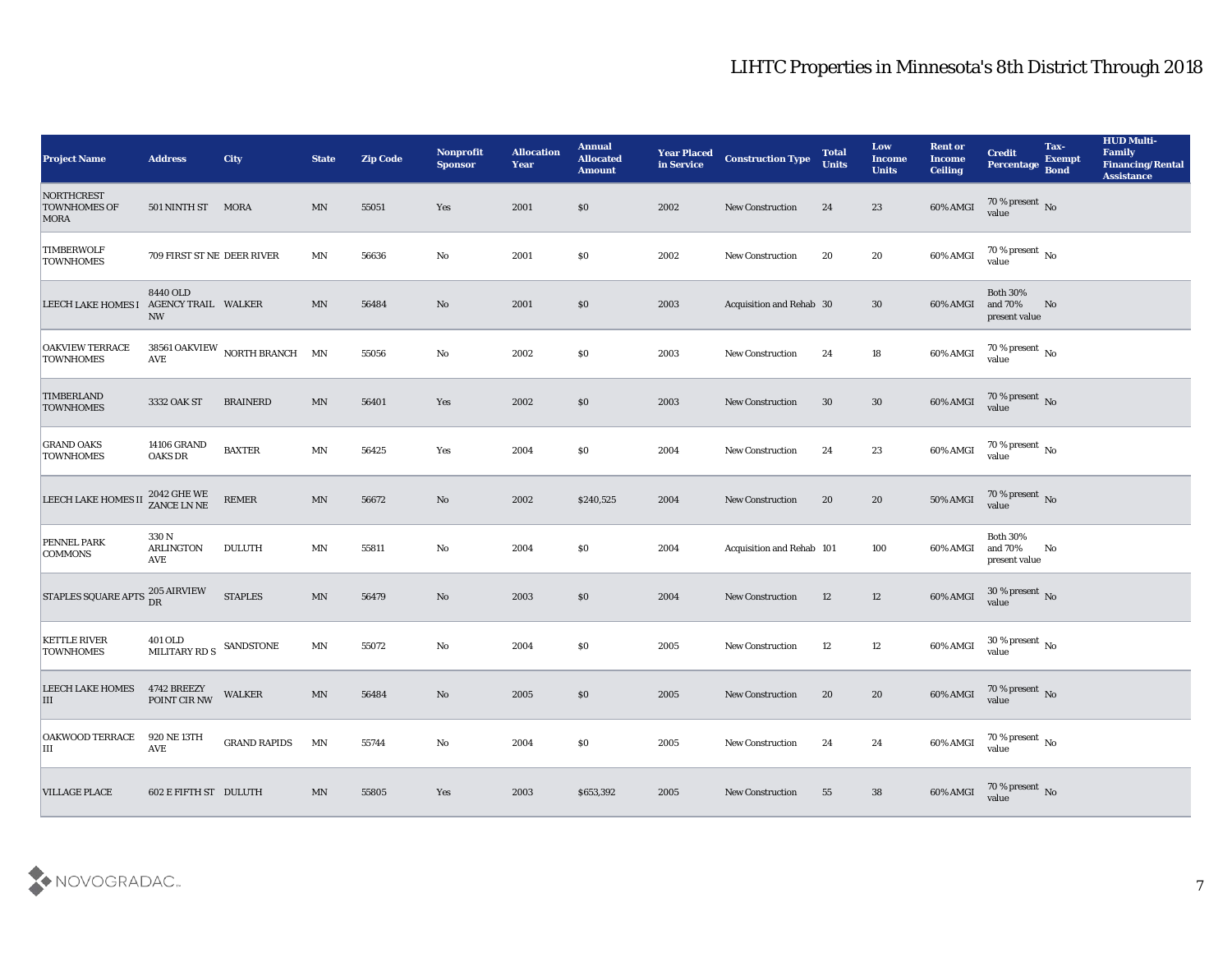| <b>Project Name</b>                                                                                           | <b>Address</b>                              | <b>City</b>         | <b>State</b>             | <b>Zip Code</b> | Nonprofit<br><b>Sponsor</b> | <b>Allocation</b><br><b>Year</b> | <b>Annual</b><br><b>Allocated</b><br><b>Amount</b> | <b>Year Placed</b><br>in Service | <b>Construction Type</b>        | <b>Total</b><br><b>Units</b> | Low<br><b>Income</b><br><b>Units</b> | <b>Rent or</b><br><b>Income</b><br><b>Ceiling</b> | <b>Credit</b><br><b>Percentage</b>            | Tax-<br><b>Exempt</b><br><b>Bond</b> | <b>HUD Multi-</b><br>Family<br><b>Financing/Rental</b><br><b>Assistance</b> |
|---------------------------------------------------------------------------------------------------------------|---------------------------------------------|---------------------|--------------------------|-----------------|-----------------------------|----------------------------------|----------------------------------------------------|----------------------------------|---------------------------------|------------------------------|--------------------------------------|---------------------------------------------------|-----------------------------------------------|--------------------------------------|-----------------------------------------------------------------------------|
| <b>BELLE HAVEN</b><br><b>TOWNHOMES</b>                                                                        | 101 18TH AVE N PRINCETON                    |                     | MN                       | 55371           | Yes                         | 2005                             | \$265,267                                          | 2006                             | <b>New Construction</b>         | 17                           | 17                                   | 50% AMGI                                          | 70 % present $\,$ No $\,$<br>value            |                                      |                                                                             |
| $\begin{tabular}{ll} HARBOR VIEW PHASE & 101 W HARBOR & DULUTH \\ I & HIGHLANDS DR & DULUTH \\ \end{tabular}$ |                                             |                     | $\ensuremath{\text{MN}}$ | 55806           | No                          | 2004                             | \$685,546                                          | 2006                             | <b>New Construction</b>         | 44                           | 35                                   | 60% AMGI                                          | $70\,\%$ present $\,$ No value                |                                      |                                                                             |
| <b>LARSON COMMONS</b>                                                                                         | 810 CLOQUET<br>AVE                          | <b>CLOQUET</b>      | $\mathbf{M} \mathbf{N}$  | 55720           |                             | 2006                             | \$0                                                | 2006                             | Not Indicated                   | 85                           | 84                                   | 60% AMGI                                          | Not<br>Indicated                              |                                      |                                                                             |
| <b>AAAARIVERWOOD</b><br><b>PINES</b>                                                                          | 18795<br><b>RIVERWOOD</b><br>DR             | <b>LITTLE FALLS</b> | $\mathbf{M} \mathbf{N}$  | 56345           | No                          | 2005                             | \$241,067                                          | 2006                             | <b>Acquisition and Rehab 24</b> |                              | 24                                   | 50% AMGI                                          | $70\,\%$ present $\,$ No value                |                                      |                                                                             |
| <b>GREYSOLON</b>                                                                                              | 231 E SUPERIOR DULUTH<br><b>ST</b>          |                     | MN                       | 55802           | No                          | 2006                             | \$432,345                                          | 2006                             | Acquisition and Rehab 150       |                              | 143                                  | 60% AMGI                                          | 30 % present $\,\rm \gamma_{\rm es}$<br>value |                                      |                                                                             |
| <b>VILLAGE AT</b><br><b>MATTERHORN</b>                                                                        | 4746<br>MATTERHORN DULUTH<br><b>CIR</b>     |                     | MN                       | 55811           | No                          | 2005                             | \$920,250                                          | 2006                             | <b>New Construction</b>         | 96                           | 68                                   | <b>50% AMGI</b>                                   | 70 % present $\sqrt{\ }$ No<br>value          |                                      |                                                                             |
| <b>BLACKDUCK</b><br><b>TOWNHOMES</b>                                                                          | 101 OSCAR AVE BLACKDUCK<br><b>NW</b>        |                     | $\mathbf{M} \mathbf{N}$  | 56630           | Yes                         | 2007                             | \$205,676                                          | 2007                             | <b>New Construction</b>         | 18                           | 18                                   | 50% AMGI                                          | $70\,\% \,present \over value$                |                                      |                                                                             |
| <b>LEECH LAKE HOMES</b><br>IV                                                                                 | 14004<br>WAKONABO DR CASS LAKE<br><b>NW</b> |                     | $\mathbf{M} \mathbf{N}$  | 56633           | No                          | 2007                             | \$596,193                                          | 2007                             | <b>New Construction</b>         | 25                           | 25                                   | 50% AMGI                                          | $70$ % present $${\rm No}$$ value             |                                      |                                                                             |
| NEW SAN MARCO APTS 230 W THIRD ST DULUTH                                                                      |                                             |                     | MN                       | 55806           |                             | 2005                             | \$0                                                | 2007                             | Not Indicated                   | 70                           | 70                                   | 60% AMGI                                          | Not<br>Indicated                              |                                      |                                                                             |
| PERPICH APTS                                                                                                  | 3110 FOURTH<br>$\operatorname{AVE}$ W       | <b>HIBBING</b>      | $\ensuremath{\text{MN}}$ | 55746           | Yes                         | 2005                             | \$225,955                                          | 2007                             | <b>Acquisition and Rehab 27</b> |                              | 27                                   | 50% AMGI                                          | $70$ % present $\,$ No $\,$ value $\,$        |                                      |                                                                             |
| HARBOR HIGHLANDS 1 E VILLAGE<br><b>PHASE III</b>                                                              | VIEW DR                                     | <b>DULUTH</b>       | MN                       | 55805           | No                          | 2007                             | \$900,000                                          | 2008                             | <b>New Construction</b>         | 41                           | 31                                   | 60% AMGI                                          | 70 % present $\sqrt{\ }$<br>value             |                                      | No                                                                          |
| <b>FRANKLIN CENTER</b>                                                                                        | 1001<br>KINGWOOD ST                         | <b>BRAINERD</b>     | $\mathbf{M} \mathbf{N}$  | 56401           | Yes                         | 2007                             | \$411,140                                          | 2008                             | Acquisition and Rehab 25        |                              | 25                                   | 50% AMGI                                          | $30\,\%$ present $\,$ No value                |                                      |                                                                             |
| <b>COLLEGE DRIVE</b><br><b>TOWNHOUSES</b>                                                                     | 701 BRIAN LN                                | <b>BRAINERD</b>     | $\mathbf{M} \mathbf{N}$  | 56401           | Yes                         | 2009                             | \$222,909                                          | 2009                             | Acquisition and Rehab 24        |                              | 24                                   | 60% AMGI                                          | Both $30\%$<br>and $70\%$<br>present value    | $\mathbf{N}\mathbf{o}$               |                                                                             |

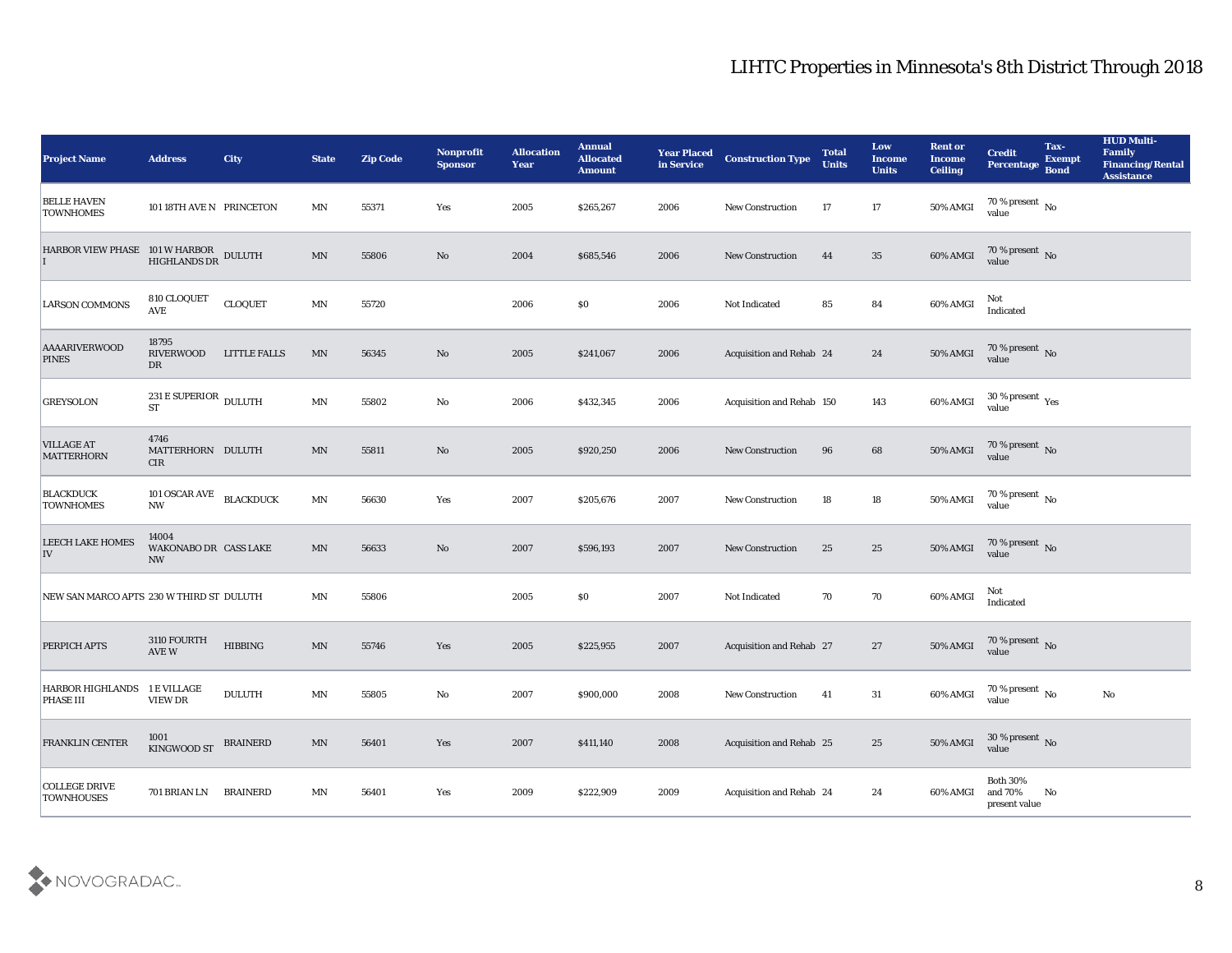| <b>Project Name</b>                         | <b>Address</b>                                       | <b>City</b>         | <b>State</b>             | <b>Zip Code</b> | Nonprofit<br><b>Sponsor</b> | <b>Allocation</b><br><b>Year</b> | <b>Annual</b><br><b>Allocated</b><br><b>Amount</b> | <b>Year Placed<br/>in Service</b> | <b>Construction Type</b> | <b>Total</b><br><b>Units</b> | Low<br><b>Income</b><br><b>Units</b> | <b>Rent or</b><br><b>Income</b><br><b>Ceiling</b> | <b>Credit</b><br><b>Percentage</b>          | Tax-<br><b>Exempt</b><br>Bond | <b>HUD Multi-</b><br>Family<br><b>Financing/Rental</b><br><b>Assistance</b> |
|---------------------------------------------|------------------------------------------------------|---------------------|--------------------------|-----------------|-----------------------------|----------------------------------|----------------------------------------------------|-----------------------------------|--------------------------|------------------------------|--------------------------------------|---------------------------------------------------|---------------------------------------------|-------------------------------|-----------------------------------------------------------------------------|
| <b>GRAND PLAZA</b>                          | 104 SE FIRST<br>$\operatorname{AVE}$                 | <b>GRAND RAPIDS</b> | MN                       | 55744           | No                          | 2006                             | \$2,000                                            | 2010                              | <b>New Construction</b>  | 35                           | 35                                   | 50% AMGI                                          | $70\,\%$ present $\,$ No $\,$ value         |                               |                                                                             |
| <b>GRAND OAKS COURT</b><br><b>TOWNHOMES</b> | <b>14174 GRAND</b><br><b>OAKS DR</b>                 | <b>BAXTER</b>       | MN                       | 56425           | Yes                         | 2009                             | \$415,953                                          | 2010                              | <b>New Construction</b>  | 24                           | 24                                   | 50% AMGI                                          | $70\,\%$ present $\;$ No value              |                               |                                                                             |
| <b>LEECH LAKE HOMES</b><br><b>VII</b>       | 16729 MA<br>LINGAN WOLF CASS LAKE<br><b>ROAD NW</b>  |                     | $\mathbf{M} \mathbf{N}$  |                 |                             | 2010                             | \$0                                                | 2010                              | Not Indicated            | 25                           | 25                                   | 60% AMGI                                          | Not<br>Indicated                            |                               | $\mathbf{N}\mathbf{o}$                                                      |
| NORMANDY<br><b>TOWNHOMES</b>                | 702 11TH AVE<br>SW                                   | CAMBRIDGE           | $\ensuremath{\text{MN}}$ | 55008           | No                          | 2009                             | \$525,178                                          | 2010                              | <b>New Construction</b>  | 30                           | 30                                   | 50% AMGI                                          | $70\,\%$ present $\,$ No value              |                               |                                                                             |
| <b>RIVER ROCK</b><br><b>TOWNHOMES</b>       | 1414 FIFTH AVE ${\rm LITILE\; FALSE}$ SE             |                     | $\ensuremath{\text{MN}}$ | 56345           | $\mathbf{N}\mathbf{o}$      | 2009                             | \$18,000                                           | 2010                              | <b>New Construction</b>  | 24                           | 24                                   | 50% AMGI                                          | $70\,\%$ present $\,$ No value              |                               |                                                                             |
| <b>LEECH LAKE HOMES</b><br> V               | <b>14199 WHITE</b><br><b>STONE LOOP</b><br><b>NW</b> | <b>CASS LAKE</b>    | MN                       | 56633           | No                          | 2009                             | \$558,328                                          | 2011                              | <b>New Construction</b>  | 25                           | 25                                   | 60% AMGI                                          | $70\,\%$ present $\,$ No value              |                               | $\mathbf{N}\mathbf{o}$                                                      |
| PARKVIEW I &<br><b>PARKVIEW II APTS</b>     | 510<br>HEARTLAND ST PARK RAPIDS                      |                     | $\mathbf{M} \mathbf{N}$  | 56470           | No                          | 2010                             | \$135,961                                          | 2011                              | Acquisition and Rehab 29 |                              | 30                                   | 60% AMGI                                          | <b>Both 30%</b><br>and 70%<br>present value | N <sub>0</sub>                |                                                                             |
| <b>GRAND MANORS II &amp;</b><br>IШ          | 1115 SW<br><b>SECOND AVE</b>                         | <b>GRAND RAPIDS</b> | MN                       | 55744           | No                          | 2009                             | \$22,000                                           | 2011                              | Acquisition and Rehab 56 |                              | 56                                   | 60% AMGI                                          | $70\,\%$ present $\,$ No value              |                               |                                                                             |
| <b>FIREHOUSE FLATS</b>                      | 128 E FOURTH<br><b>ST</b>                            | <b>DULUTH</b>       | $\mathbf{M} \mathbf{N}$  | 55805           | $\mathbf{N}\mathbf{o}$      | 2011                             | \$745,450                                          | 2012                              | New Construction         | 40                           | 40                                   | 60% AMGI                                          | $70\,\%$ present $\,$ No value              |                               | $\mathbf{N}\mathbf{o}$                                                      |
| GIMAAJII-MINO-<br>BIMAADIZIYAAN             | 202 W SECOND<br>$\operatorname{ST}$                  | <b>DULUTH</b>       | $\mathbf{M} \mathbf{N}$  | 55802           |                             | 2010                             | \$0\$                                              | 2012                              | Not Indicated            | 29                           | 29                                   | 60% AMGI                                          | Not<br>Indicated                            |                               |                                                                             |
| <b>HERITAGE</b><br><b>TOWNHOMES</b>         | 1544 GARLAND CAMBRIDGE<br>ST <sub>S</sub>            |                     | $\mbox{MN}$              | 55008           | No                          | 2013                             | \$360,050                                          | 2013                              | New Construction         | 24                           | 24                                   | 50% AMGI                                          | $70\,\%$ present $\,$ No value              |                               | No                                                                          |
| <b>LINCOLN PARK</b><br><b>APARTMENTS</b>    | 2424 WEST 5TH<br><b>STREET</b>                       | <b>DULUTH</b>       | $\mathbf{M} \mathbf{N}$  | 55806           | $\mathbf {No}$              | 2014                             | \$899,449                                          | 2014                              | Acquisition and Rehab 50 |                              | ${\bf 50}$                           | 60% AMGI                                          | $70$ % present $_{\rm{No}}$                 |                               | $\rm No$                                                                    |
| <b>MUNGER TERRACE</b>                       | 405 MESABA<br><b>AVE</b>                             | <b>DULUTH</b>       | $\mathbf{M} \mathbf{N}$  | 55806           | $\rm\thinspace No$          | $2012\,$                         | \$634,401                                          | 2014                              | Acquisition and Rehab 45 |                              | 45                                   | 60% AMGI                                          | $70\,\%$ present $\,$ No value              |                               | $\mathbf{N}\mathbf{o}$                                                      |

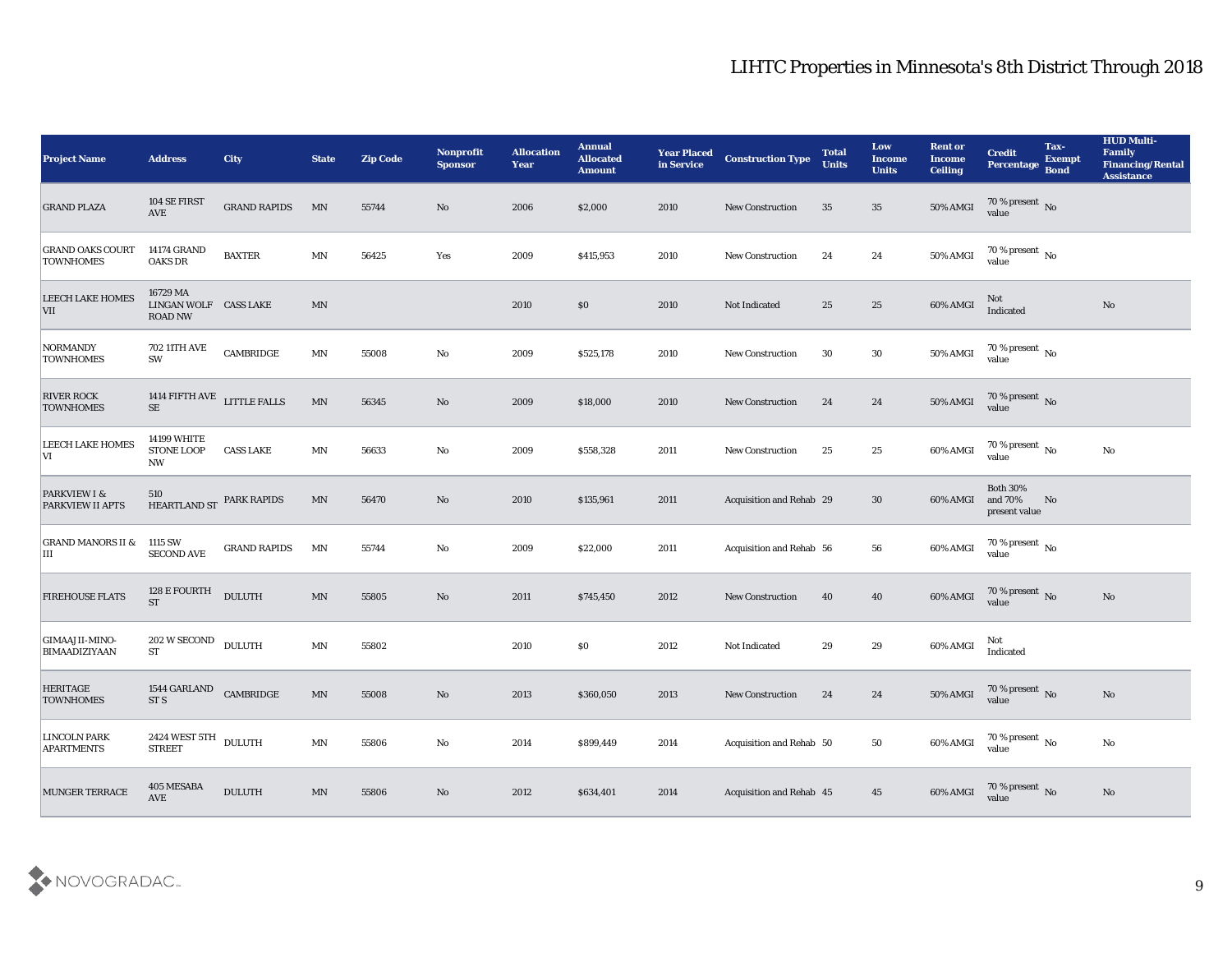| <b>Project Name</b>                          | <b>Address</b>                                                                          | <b>City</b>         | <b>State</b>             | <b>Zip Code</b> | Nonprofit<br><b>Sponsor</b> | <b>Allocation</b><br><b>Year</b> | <b>Annual</b><br><b>Allocated</b><br><b>Amount</b> | <b>Year Placed</b><br>in Service | <b>Construction Type</b>                      | <b>Total</b><br><b>Units</b> | Low<br>Income<br><b>Units</b> | <b>Rent or</b><br><b>Income</b><br><b>Ceiling</b> | <b>Credit</b><br>Percentage Bond            | Tax-<br><b>Exempt</b>  | <b>HUD Multi-</b><br>Family<br><b>Financing/Rental</b><br><b>Assistance</b> |
|----------------------------------------------|-----------------------------------------------------------------------------------------|---------------------|--------------------------|-----------------|-----------------------------|----------------------------------|----------------------------------------------------|----------------------------------|-----------------------------------------------|------------------------------|-------------------------------|---------------------------------------------------|---------------------------------------------|------------------------|-----------------------------------------------------------------------------|
| NORTHPOINT<br><b>TOWNHOMES</b>               | 610 AIR PARK<br>DRIVE-<br><b>BUILDING1</b>                                              | <b>AITKIN</b>       | MN                       | 56431           | Yes                         | 2014                             | \$348,120                                          | 2014                             | <b>Acquisition and Rehab 32</b>               |                              | 32                            | 60% AMGI                                          | <b>Both 30%</b><br>and 70%<br>present value |                        | Yes                                                                         |
| <b>SPRUCEWOOD</b><br><b>TOWNHOMES</b>        | <b>14303 GRAND</b><br><b>OAKS DR</b>                                                    | <b>BAXTER</b>       | MN                       | 56425           | Yes                         | 2013                             | \$647,420                                          | 2014                             | <b>New Construction</b>                       | 34                           | 33                            | 60% AMGI                                          | $70\,\%$ present $\,$ No value              |                        | No                                                                          |
| <b>HILLSIDE</b><br><b>APARTMENTS</b>         | <b>115 WEST 4TH</b><br><b>STREET</b>                                                    | <b>DULUTH</b>       | $\ensuremath{\text{MN}}$ | 55806           | Yes                         | 2013                             | \$1,192,000                                        | 2014                             | <b>New Construction</b>                       | 44                           | 44                            | 60% AMGI                                          | 70 % present $\sqrt{\ }$ No<br>value        |                        | Yes                                                                         |
| PINEWOOD MANOR                               | 23313 CROSS<br><b>DRIVE</b>                                                             | <b>DEERWOOD</b>     | MN                       | 56444           | No                          | 2012                             | \$59,178                                           | 2014                             | <b>Acquisition and Rehab 12</b>               |                              | 11                            |                                                   | <b>Both 30%</b><br>and 70%<br>present value | No                     | No                                                                          |
| <b>RIVER HEIGHTS</b><br><b>APARTMENTS</b>    | 1000<br><b>MINNESOTA</b><br><b>AVENUE SOUTH</b>                                         | <b>AITKIN</b>       | MN                       | 56431           | $\mathbf{No}$               | 2012                             | \$64,241                                           | 2014                             | <b>Acquisition and Rehab 12</b>               |                              | 12                            |                                                   | <b>Both 30%</b><br>and 70%<br>present value | $\mathbf{N}\mathbf{o}$ | No                                                                          |
| <b>PINEVIEW MANOR</b>                        | 181 NOTHERN<br><b>AVENUE</b>                                                            | <b>BLACKDUCK</b>    | MN                       | 56630           | No                          | 2013                             | \$88,324                                           | 2014                             | Acquisition and Rehab 20                      |                              | 20                            | 60% AMGI                                          | <b>Both 30%</b><br>and 70%<br>present value | No                     | No                                                                          |
| <b>WOODLAND MANOR</b>                        | 1452 2ND<br><b>AVENUE SE</b>                                                            | <b>GRAND RAPIDS</b> | MN                       | 55744           | No                          | 2013                             | \$98,742                                           | 2014                             | <b>Acquisition and Rehab 24</b>               |                              | 24                            |                                                   | <b>Both 30%</b><br>and 70%<br>present value | No                     | No                                                                          |
| <b>CAMBRIDGE TOWN</b><br>SQUARE              | 343, 303, 307,<br>381, 405 11TH<br><b>AVENUE SE</b><br>AND 1200-1236,<br>1940-1988 1970 | CAMBRIDGE           | MN                       | 55008           | No                          | 2015                             | \$440,150                                          | 2015                             | <b>Acquisition and Rehab 76</b>               |                              | 76                            | 60% AMGI                                          | 70 % present No<br>value                    |                        | No                                                                          |
| PINE RIDGE<br><b>APARTMENTS</b>              | 628, 624, 620<br>RIVER ROAD                                                             | <b>GRAND RAPIDS</b> | MN                       | 55744           | No                          | 2015                             | \$728,937                                          | 2015                             | Acquisition and Rehab 100                     |                              | 100                           |                                                   | <b>Both 30%</b><br>and 70%<br>present value | No                     | Yes                                                                         |
| <b>GATEWAY TOWER</b>                         | 600 WEST<br><b>SUPERIOR</b><br><b>STREET</b>                                            | <b>DULUTH</b>       | MN                       | 55802           | Yes                         | 2016                             | \$1,448,690                                        | 2017                             | <b>Both New Construction 150</b><br>and $A/R$ |                              | 150                           | 50% AMGI                                          | <b>Both 30%</b><br>and 70%<br>present value |                        | No                                                                          |
| BOIS FORTE HOMES III PINEVIEW EAST NETT LAKE | 10137-10139                                                                             |                     | MN                       | 55771           | No                          | 2016                             | \$549,837                                          | 2018                             | <b>New Construction</b>                       | 20                           | 20                            | 50% AMGI                                          | 70 % present<br>value                       |                        | $\mathbf{N}\mathbf{o}$                                                      |
|                                              |                                                                                         |                     |                          |                 |                             |                                  |                                                    |                                  |                                               |                              |                               |                                                   |                                             |                        |                                                                             |
| 128 Projects Reported                        |                                                                                         |                     |                          |                 |                             |                                  | \$15,982,674                                       |                                  |                                               | 4,144                        | 3,873                         |                                                   |                                             |                        |                                                                             |